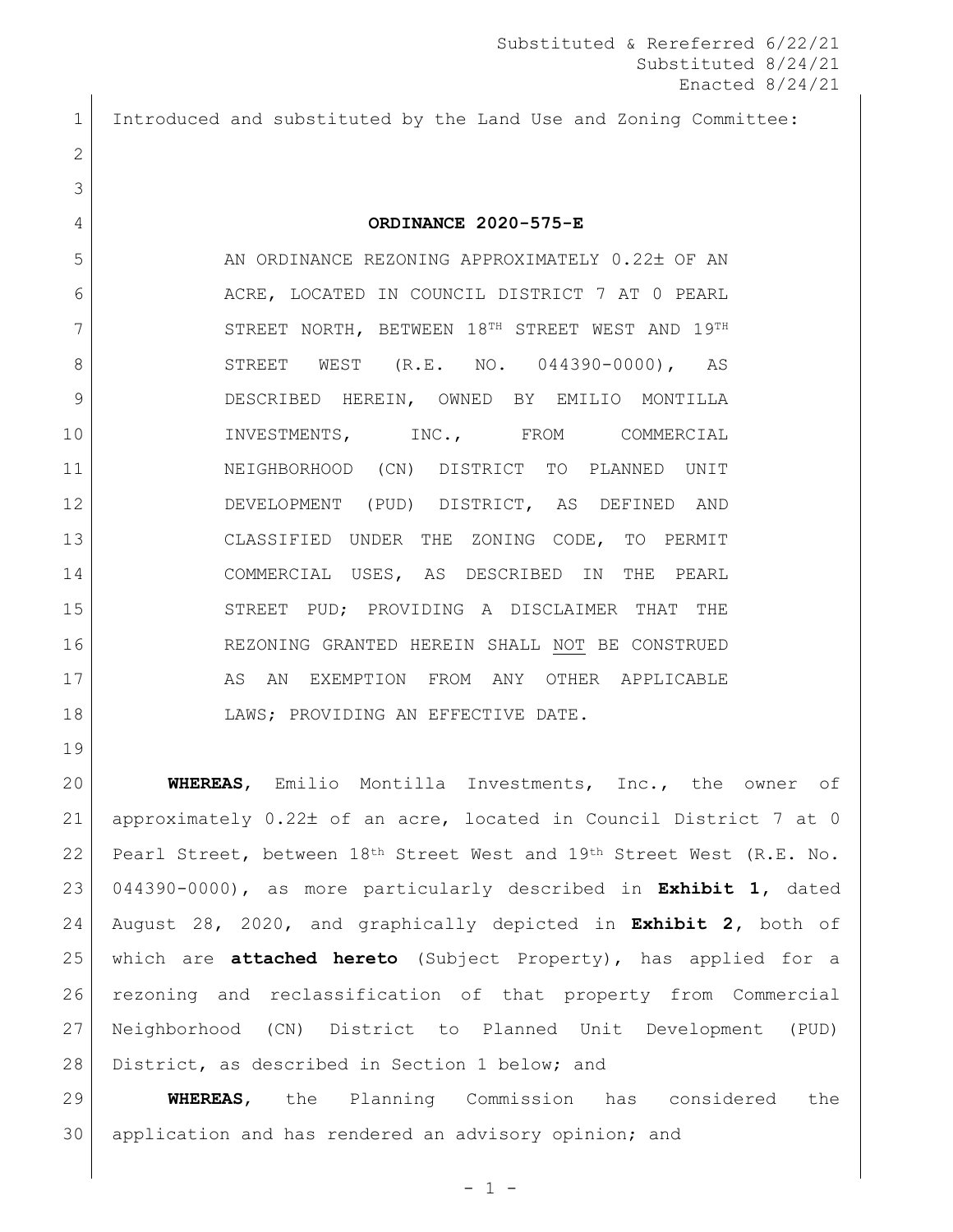Substituted & Rereferred 6/22/21 Substituted 8/24/21 Enacted 8/24/21

 **WHEREAS**, the Land Use and Zoning Committee, after due notice 2 and public hearing, has made its recommendation to the Council; and

 **WHEREAS**, the Council finds that such rezoning is: (1) consistent with the *2030 Comprehensive Plan*; (2) furthers the goals, objectives and policies of the *2030 Comprehensive Plan*; and (3) is not in conflict with any portion of the City's land use 7 regulations; and

 **WHEREAS**, the Council finds the proposed rezoning does not adversely affect the orderly development of the City as embodied in 10 the Zoning Code; will not adversely affect the health and safety of residents in the area; will not be detrimental to the natural environment or to the use or development of the adjacent properties in the general neighborhood; and will accomplish the objectives and meet the standards of Section 656.340 (Planned Unit Development) of 15 the Zoning Code; now, therefore

**BE IT ORDAINED** by the Council of the City of Jacksonville:

 **Section 1. Property Rezoned.** The Subject Property is hereby rezoned and reclassified from Commercial Neighborhood (CN) District to Planned Unit Development (PUD) District. This new PUD district shall generally permit commercial uses, and is described, shown and subject to the following documents, **attached hereto**:

**Exhibit 1** – Legal Description dated August 28, 2020.

**Exhibit 2** – Subject Property Map (prepared by P&DD).

**Exhibit 3** – Written Description dated June 10, 2021.

 $\vert$  **Exhibit 4** - Site Plan dated June 10, 2021.

 **Section 2. Owner and Description.** The Subject Property is owned by Emilio Montilla Investments, Inc., and is described in **Exhibit 1, attached hereto.** The applicant is Roy L. Mosley, 111 East 16th Street, Jacksonville, Florida 32206; (786) 663-6595.

**Section 3. Disclaimer.** The rezoning granted herein

 $- 2 -$